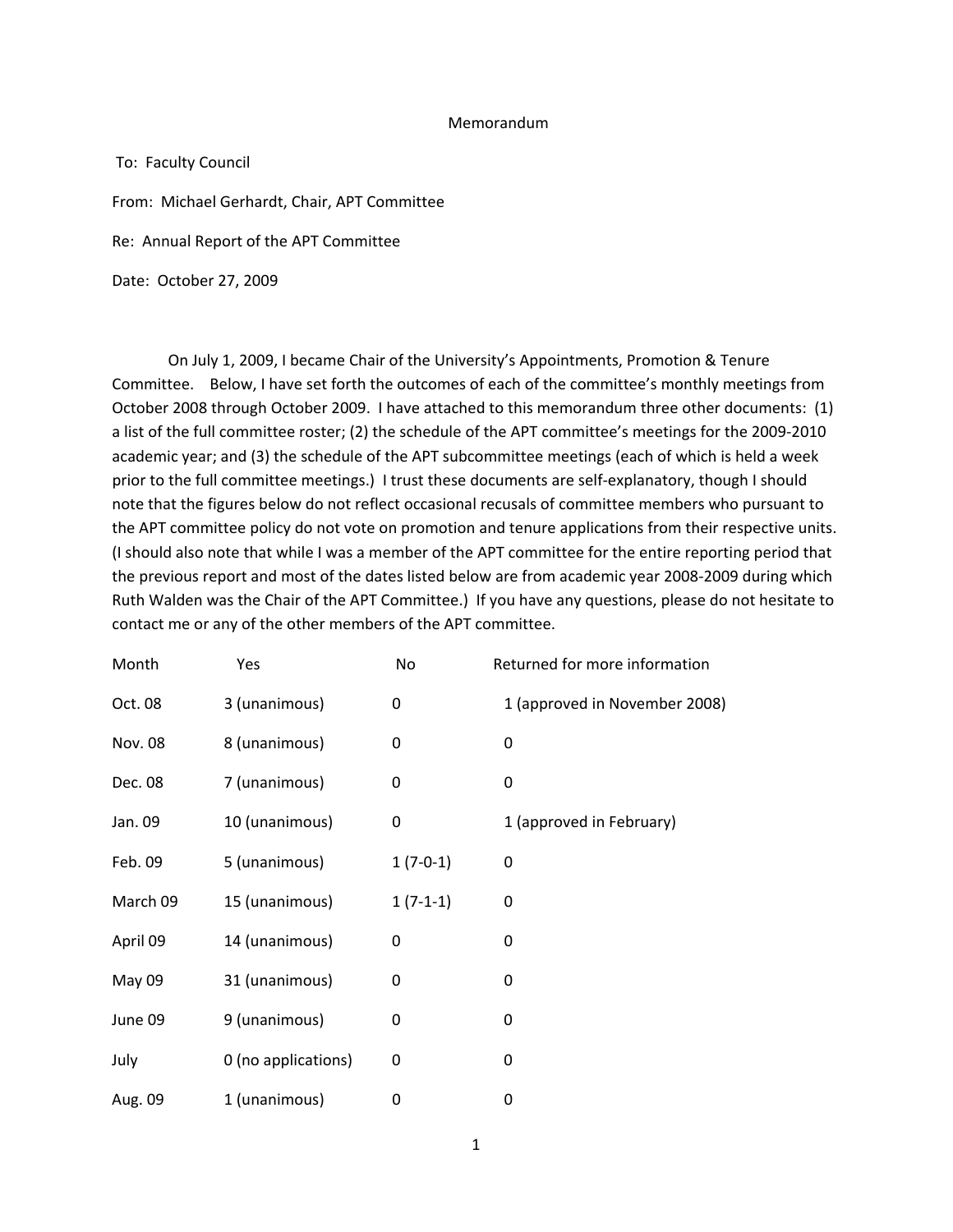| Sep. 09 | 4 (unanimous) |  |
|---------|---------------|--|
| Oct. 09 | 1 (unanimous) |  |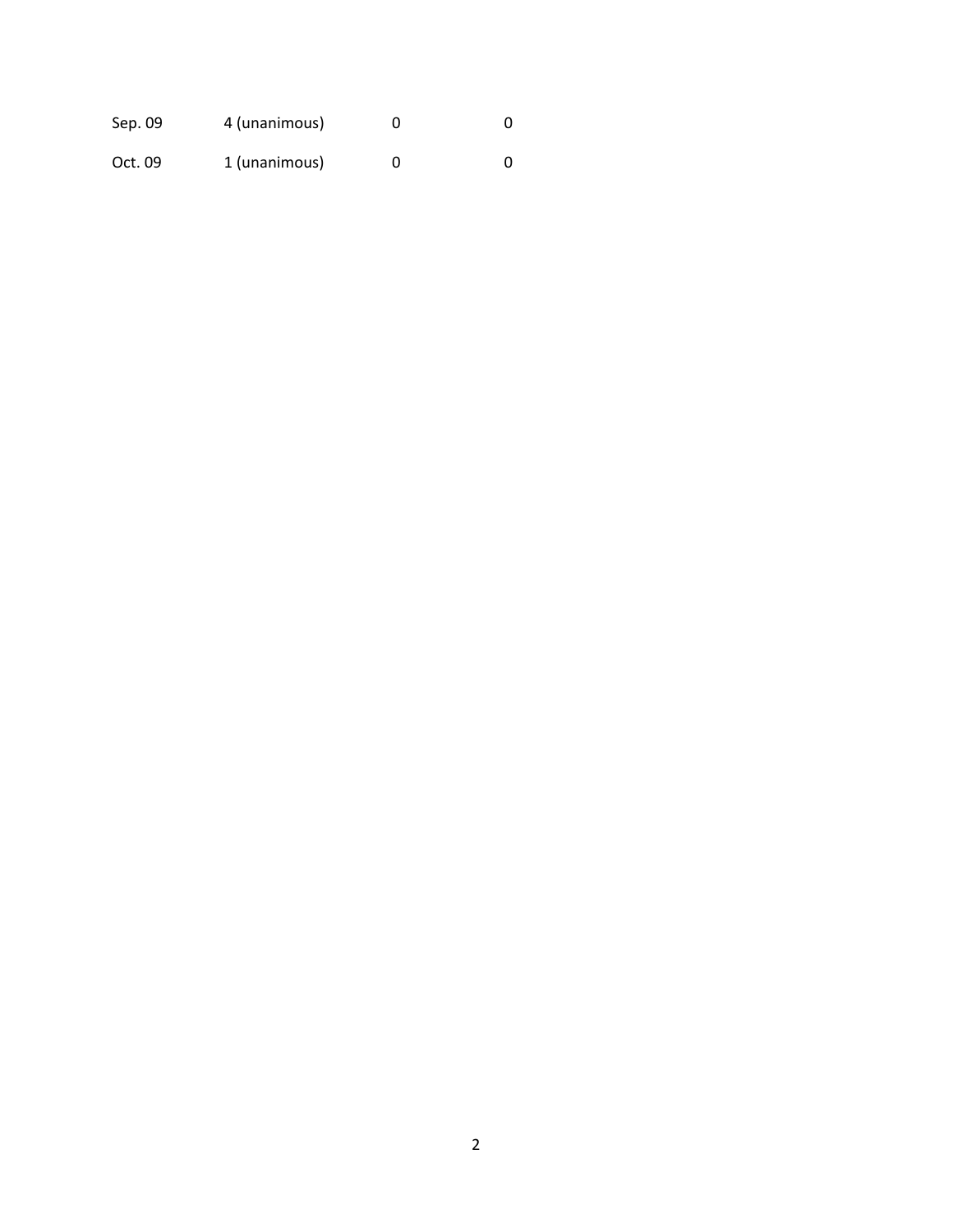| <b>MEMBERSHIP ROSTER FOR APPOINTMENT, PROMOTION, AND TENURE COMMITTEE</b> |                                                                |                         |                               |                                                                  |
|---------------------------------------------------------------------------|----------------------------------------------------------------|-------------------------|-------------------------------|------------------------------------------------------------------|
|                                                                           | 2009/2010                                                      |                         |                               |                                                                  |
|                                                                           |                                                                |                         |                               |                                                                  |
| <b>Name</b>                                                               | Department/School                                              | <b>Division</b>         | <b>Campus Address</b>         | <b>Office Phone and Email Address</b>                            |
| Larry K. Benninger '10                                                    | <b>Ggeological Sciences</b>                                    | <b>Acadmeic Affairs</b> | CB 3315 - Mitchell Hall       | 962-0699; Ibenning@email.unc.edu                                 |
| Peter Gilligan - '10                                                      | Microbiology/Immunology                                        | <b>Health Affairs</b>   | CB 7600-UNC Hospitals         | 966-6313:celtsfan@med.unc.edu                                    |
| Janet Mason - '10                                                         | School of Government                                           | Prof. Schools           | CB 3330 - Knapp-Sanders       | 966-4246; mason@sog.unc.edu                                      |
| Michael Gerhardt - '10                                                    | School of Law                                                  | Prof. Schools           | CB 3380 - Van-Hecke-Wettach   | 843-5600, gerhardt@email.unc.edu                                 |
| Margaret Leigh '11                                                        | Pediatrics                                                     | <b>Health Affairs</b>   | CB 7220 - BioInformatics Bldg | margaret_leigh@med.unc.edy                                       |
| Barbara Mark '11                                                          | School of Nursing                                              | Prof. Schools           | CB 7460 - Carrington Hall     | bmark@email.unc.edu                                              |
| Connie Eble- '11                                                          | English/Comp. Lit.                                             | <b>Academic Affairs</b> | CB 3520 - Greenlaw Hall       | 962-0469; cceble@email.unc.edu                                   |
|                                                                           |                                                                |                         | CB 7545 - Neurosciences       |                                                                  |
| Paul Farel - '11                                                          | Cell/Molecular Physiology                                      | <b>Health Affairs</b>   | Research Bldg.                | 966-1096; paul_farel@med.unc.edu                                 |
| Linda Dykstra '12                                                         | Psychology                                                     | <b>Academic Affairs</b> | CB 3270 - Davie Hall          | 962-6595; ldykstra@unc.edu                                       |
| David Guilkey ' 12                                                        | Economics                                                      | <b>Academic Affairs</b> | CB 3305 - Gardner Hall        | 966-5335; david_guilkey@unc.edu                                  |
|                                                                           |                                                                |                         | CB 7260 Genetic Medicine      |                                                                  |
| Gwnedolyn Sancar ' 12                                                     | <b>Biochemistry and Biophysics</b>                             | <b>Health Affairs</b>   | <b>Building</b>               | 966-2077;gwendolyn_sancar@med.unc.edu                            |
| Gary Bowen '12                                                            | Sch. of Social Work                                            | Prof. Schools           |                               | CB 3550; Rm 438 301 Pittsboro St 962-6542; glbowen@email.unc.edu |
|                                                                           |                                                                |                         |                               |                                                                  |
|                                                                           |                                                                |                         |                               |                                                                  |
| <b>Ex-Officios:</b>                                                       |                                                                |                         |                               |                                                                  |
|                                                                           | Ron Strauss, Executive Associate 962-4510; ron_strauss@unc.edu |                         |                               |                                                                  |
|                                                                           |                                                                |                         |                               |                                                                  |
| <b>Staff Support:</b>                                                     |                                                                |                         |                               |                                                                  |
| <b>Tina Perkins</b>                                                       | <b>EPA Personnel Manager</b>                                   | Office of the Chanc.    | CB 9100 - 03 South Building   | 962-7771; perkins3@email.unc.edu                                 |
|                                                                           |                                                                |                         |                               |                                                                  |
|                                                                           |                                                                |                         |                               |                                                                  |
|                                                                           |                                                                |                         |                               |                                                                  |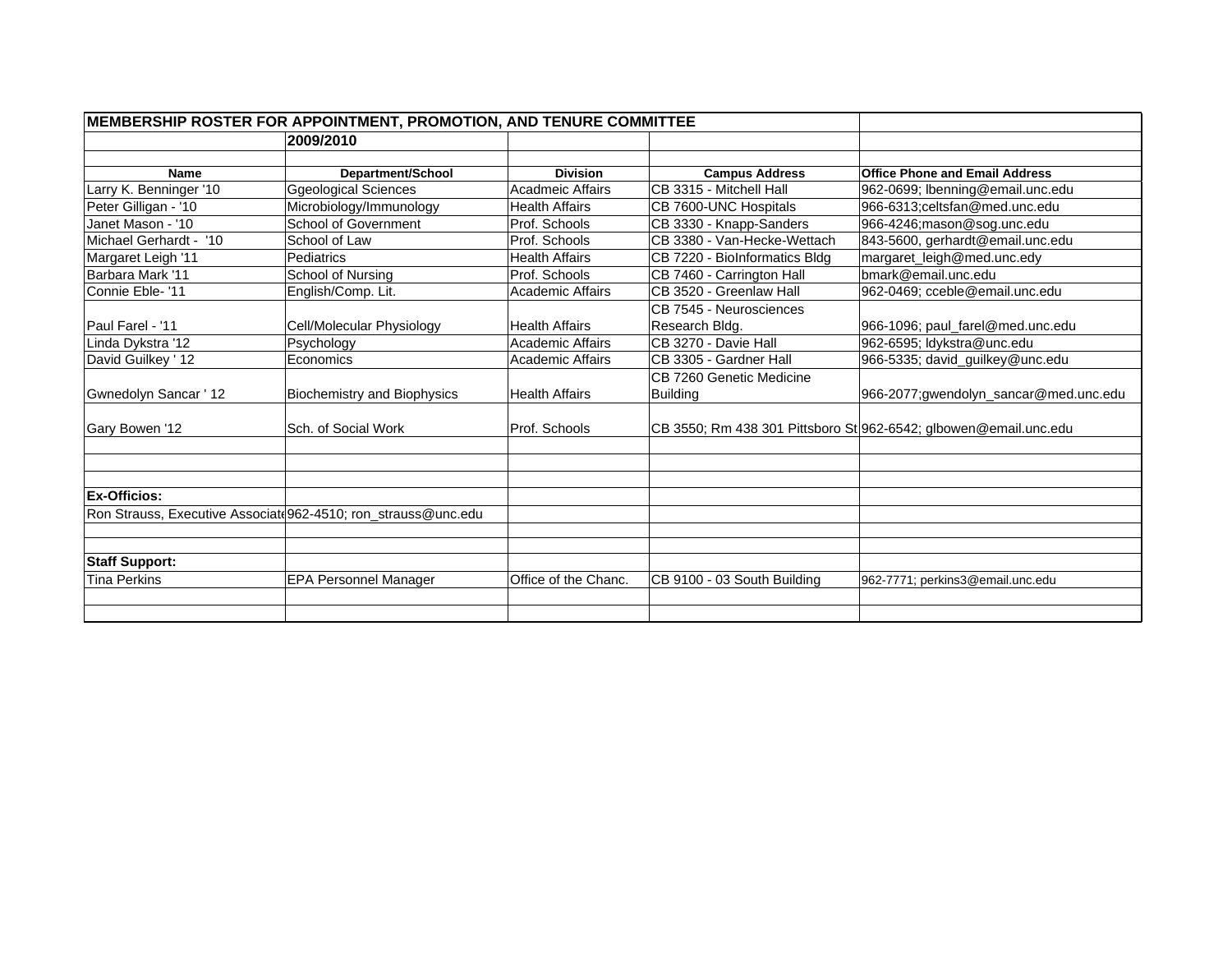## **COMMITTEE ON APPOINTMENTS, PROMOTION AND TENURE SCHEDULE OF MEETINGS FOR THE ACADEMIC YEAR 2009/2010**

| <b>Sub-Committee</b>      | <b>Full Committee</b>    |
|---------------------------|--------------------------|
| <b>July 1, 2009</b>       | <b>July 8, 2009</b>      |
| <b>August 5, 2009</b>     | <b>August 12, 2009</b>   |
| September 2, 2009         | September 9, 2009        |
| <b>September 30, 2009</b> | <b>October 7 2009</b>    |
| <b>October 28, 2009</b>   | <b>November 4, 2009</b>  |
| *November 24, 2009        | <b>December 2, 2009</b>  |
| <b>January 6, 2010</b>    | <b>January 13, 2010</b>  |
| <b>February 3, 2010</b>   | <b>February 10, 2010</b> |
| <b>March 3, 2010</b>      | <b>March 10, 2010</b>    |
| <b>March 31, 2010</b>     | <b>April 7, 2010</b>     |
| May 5, 2010               | May 12, 2010             |
| <b>June 2, 2010</b>       | <b>June 9, 2010</b>      |

**\*November 24th is a Tuesday and was chosen based on the holiday schedule and Trustee meeting schedule. It can be re-re-negotiated.** 

**Meetings of the Committee on Appointments, Promotion and Tenure are determined primarily by the meeting schedule of the University's Board of Trustees and allowing for the annual holiday, Spring Break and Fall Break schedules. In addition, current Bylaws state that materials must be sent to the Trustees ten days prior to their meeting. Call Tina Perkins at 962- 7771 if you have any questions.**